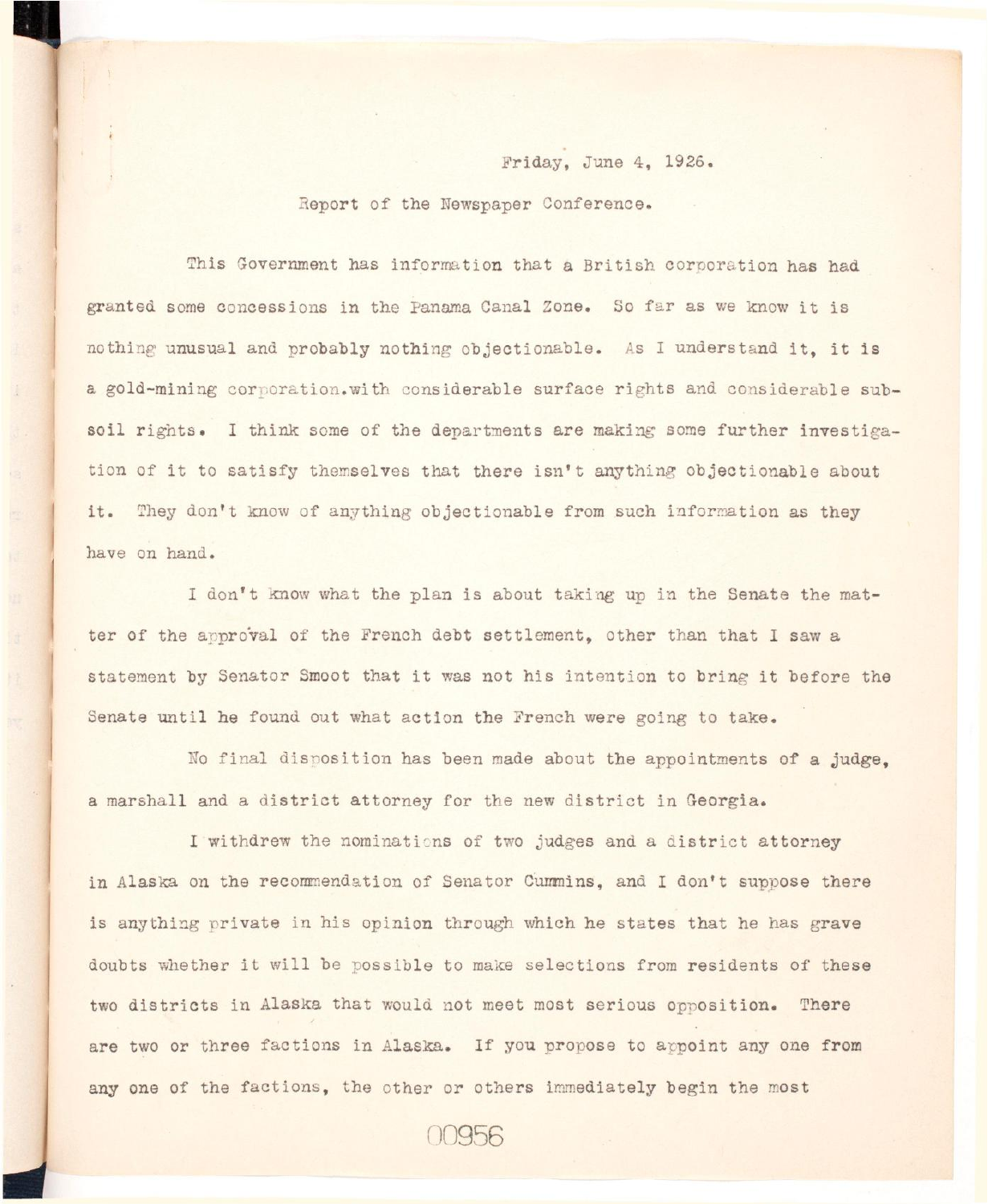violent kind of personal attack which makes it exceedingly difficult to secure the consent of people up there to be nominated for office, and if they are nominated very difficult to secure their confirmation. On account of the distance away and the difficulty of communication, I doubt very much if I shall be able to make any nominations before the adjournment of Congress.

I am acquainted only in a general way with the bill that has been introduced providing for some funds to be at the disposal of the Governor General of the Philippines. Under present tariff law whatever customs are collected, as I understand it, on the importations of Philippine produce into this country are kept intact in our Treasury and then sent back to the Philippines and become part of their treasury funds subject to the disposition of the insular government. The legislature appropriates those the same as they do the money that is raised by taxation in the Philippines. It has been thought, as I understand it, that it would be rather more appropriate if the United States Government kept a more complete jurisdiction over the funds that it supplies itself for expenditure in the Philippines, rather than to turn them over entirely to the disposition of the Philippine legislature. Now that is the reason for the proposal that is embodied in the bill. I don't know just what the amount of those funds are for a year, but I think they are \$1,000,000 or \$1,500,000. The Governor General has some difficulty in securing adequate assistance, not being permitted to appoint any one from civilian life to advise him and assist him in the conduct of Philippine affairs. So he has to rely

00957

 $2.$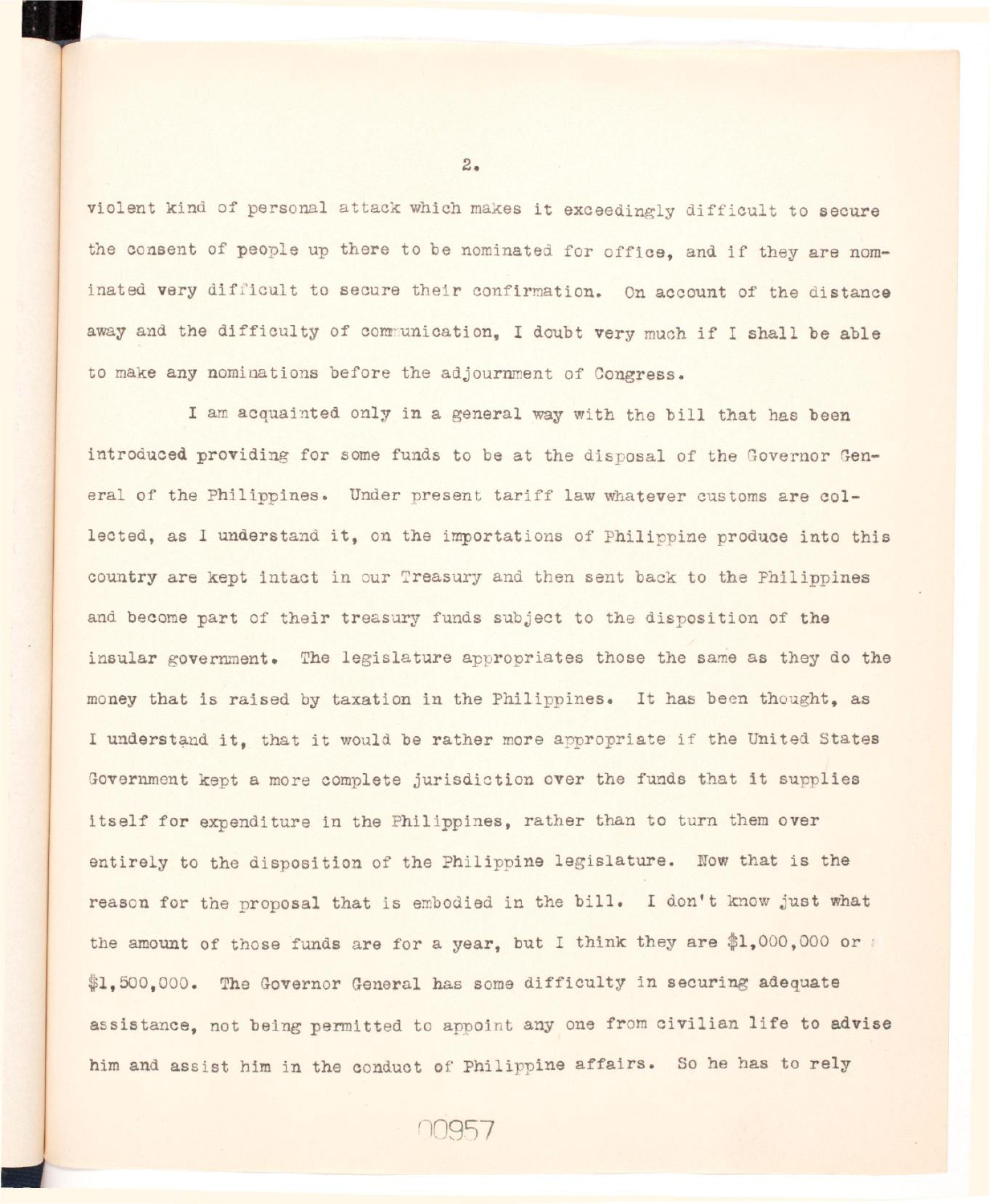very largely on members on detail from the Army - I don't think he has any from the Navy, he might have, but I think not, I think they are entirely from the Army - good professional men so far as their military abilities go but not very often trained and qualified to advise him on matters of civil administration. We send some persons out from here. The Department of Agriculture usually has some one there, the Department of Labor, and Commerce keeps some one there, but that doesn't exactly fill the bill. The Governor General wants some one to advise him on educational affairs. It is necessary for him to get civilians. It would be just like my being put in a position where it was necessary for me to man all the different Departments and fill up my Cabinet with men from the Army. Perhaps if he had some money at his disposal he would be able to employ some people that would be of great assistance to him in the administration there and a very great help to the Philippine Government and a great help to the Filipino people. We want to get away, so far as we can, from anything that looks like a purely military administration out there and put the administration on an ordinary civil basis as we conduct our Government here.

I received a letter from Governor Byrd of Virginia, which he said he published before he sent it to me. I have asked the opinion of the Secretary of Commerce in relation to it. Governor Byrd suggested that we have an investigation by the Federal Trade Commission to see what could be done about the advancing price of gasoline. That is not a new proposition to me. I don't

10958

 $\overline{3}$ .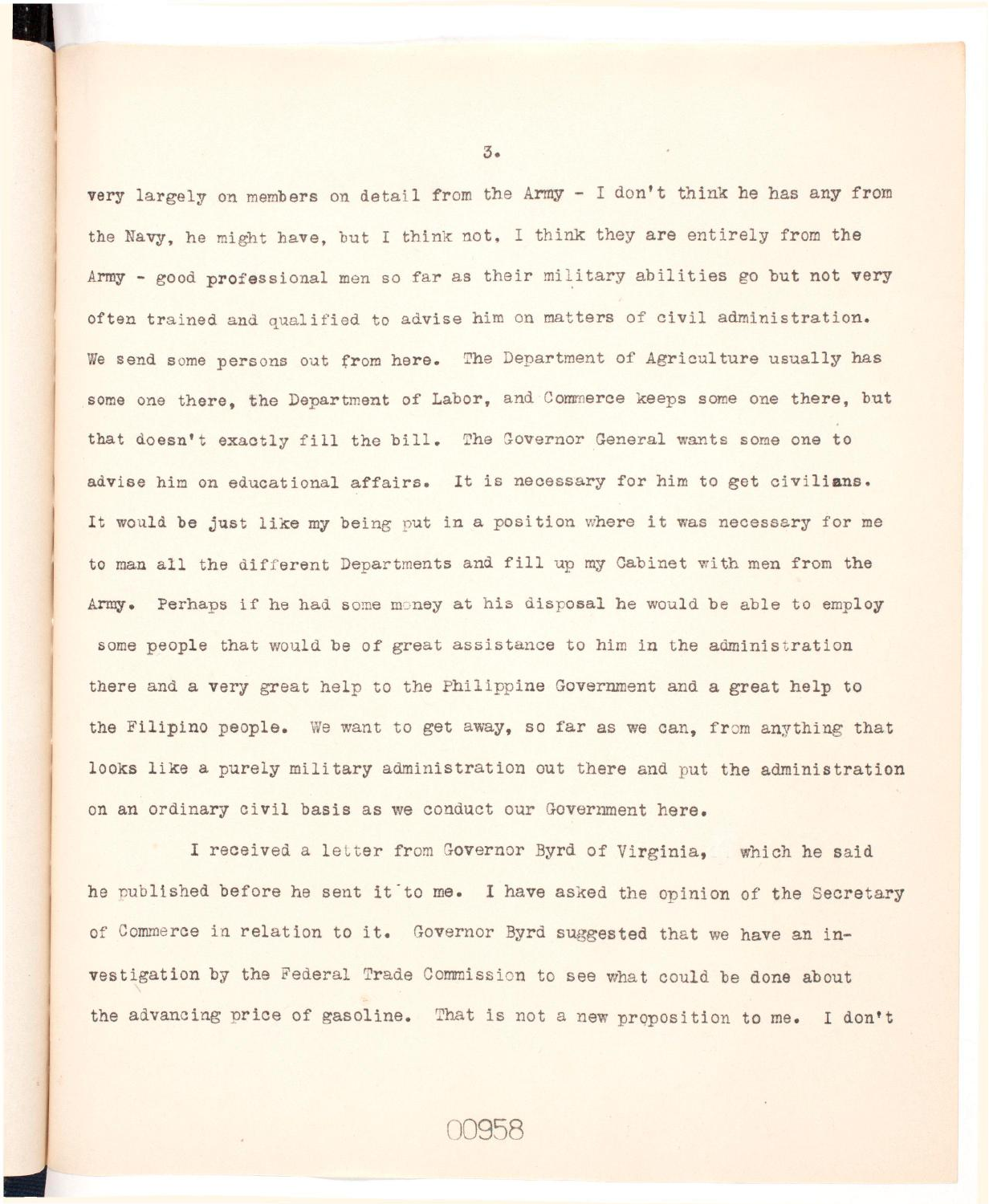Know whether it was to Governor Byrd or not. Since I have been President we have had one investigation by the Federal Trade Commission about the price of gasoline. I don't know whether the investigation that was made then would be of any assistance in a determination of what ought to be done at the present time. It is rather an interesting economic development. Within the last two or three years there has come in a good deal of oil production, new wells and new sources, so that the supply of oil has been large, which means a large supply of gasoline. Therefore, the price went down. I don't think it was reduced, so far as I know, at all on account of the investigation by the Federal Trade Commission. It went down on account of the ordinary play of supply and demand. A larger production of oil, the coming in of new fields. meant a reduction in price, increase in supply. Oil has been low. Now for the last two years there has been very little in the way of any new opening up of new fields for the production of oil in this country. There has been some development in Venezuela, but not anything that was new down there. That very large development took place on the Pacific Coast which so greatly increased the tolls through the Panama Canal a few years ago. It doesn't seem to be so productive now. And the production of oil has not increased any. I think it has decreased some. Now the use of gasoline has greatly increased in the last few years.  $3,000,000$  more automobiles are running this year than last year, and a great many automobile trucks. I think it is estimated now that the people that are transferred by automobile, bus,truck and private automobiles greatly exceeds the number that travel on the railroads.

4.

HI

00959